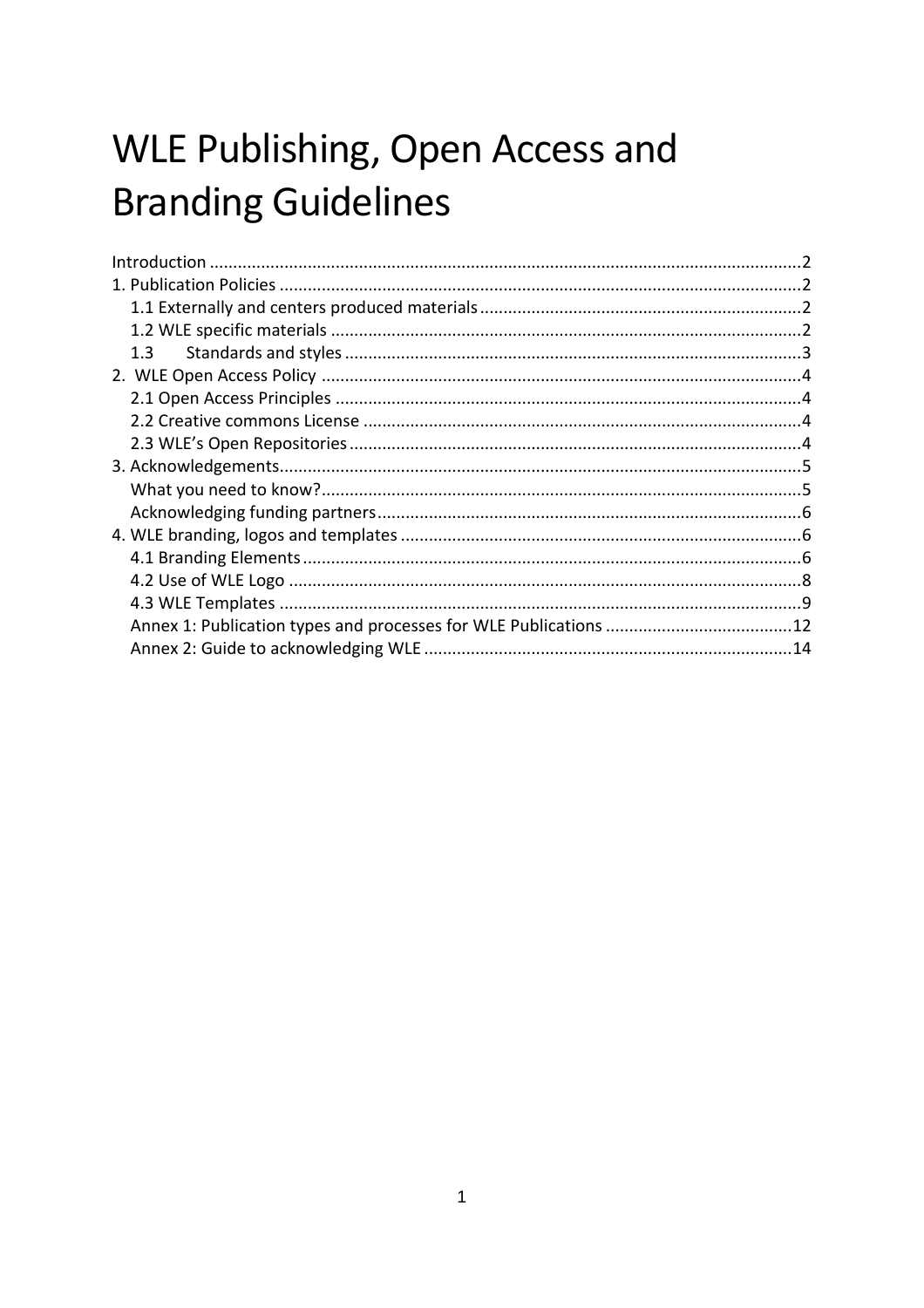# Introduction

This document lays out WLE policies and processes for publishing information in print and on the web.

This includes guidance on the following topics:

- 1 Publishing policies and procedures within WLE
- 2 WLE's Open Access Policy
- 3 Acknowledgements, branding and templates

This document is meant for use by WLE project leaders, researchers, and knowledge management/communication professionals.

For further inquiries and questions, please contact WLE's Knowledge Management and Communications team.

Key Contacts:

Marianne Gadeberg, Interim WLE KMC Coordinator, [m.gadeberg@cgiar.org](mailto:m.gadeberg@cgiar.org) Mia Signs, Communication Officer, [m.signs@cgiar.org](mailto:m.signs@cgiar.org)

# 1. Publication Policies

The WLE publications policy covers general principles, types of outputs and publishing processes. These guidelines are in-line with IWMI publication policies, as well as other CGIAR Research Program Policies. They will be updated and revised based on feedback and experience.

There are two types of publications: those produced externally by centers and partners, and those produced by WLE. All publications will be co-branded with the authors' institutions, with an acknowledgement of WLE, and will be jointly disseminated through online outlets, in person at events, and by mail if necessary. A summary of the processes is shown in Annex 1.

# 1.1 Externally produced materials

All products should be reviewed using the partner organization's normal review procedures. Reports, publications, and multi-media materials may be published under a partner institution's existing series. When possible, the publication should be reviewed by the WLE Flagship leader that oversees the project. If there are additional questions about the process or the content, the publication should be shared with the WLE KMC Coordinator.

All products and publications should clearly acknowledge WLE, as well as other donors/funders, and be branded according to the WLE branding guidelines (sections 2 and 4).

# 1.2 WLE specific materials

Although WLE primarily publishes through its partners, some WLE specific online and physical outlets have been developed, through which partners are welcome to publish.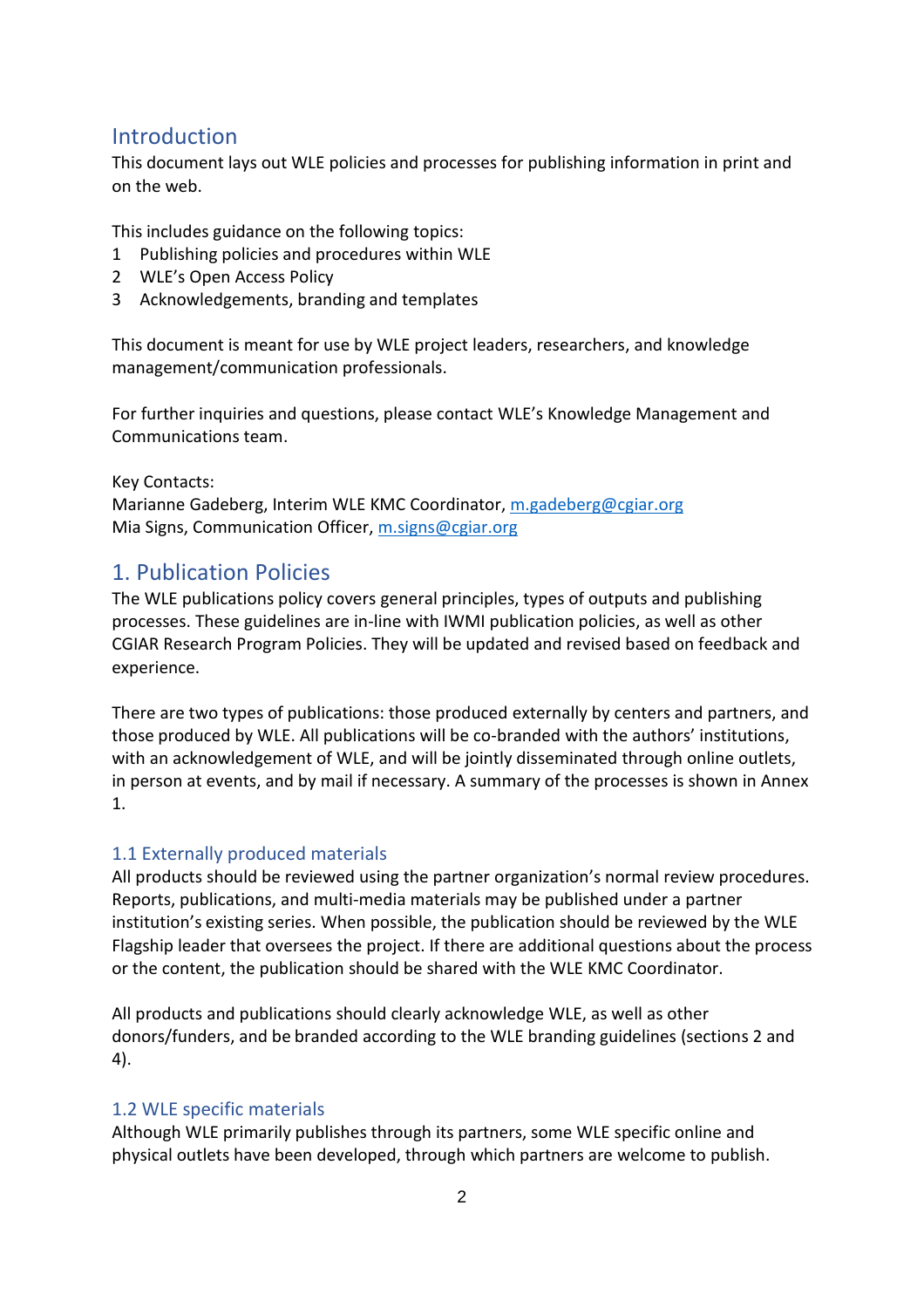All WLE publications go through review processes under supervision of the Director:

- **(a) [WLE R4D Learning series](https://cgspace.cgiar.org/handle/10568/41888) -** Papers in this series present new ideas, insights and perspectives that have come out of WLE research, with a focus on the development implications. Research and data may be incomplete at the time of publication.
- **(b) Towards Sustainable Intensification: Insights and Solutions –** These briefs are an emerging flagship product of WLE. They synthesize research findings and solutions generated across the program, with each brief focusing on a topic of strategic relevance to sustainable intensification of agriculture. They provide analysis of and recommendations on how to place sustainability at the heart of agri-food systems.
- **(c) WLE Research and workshop reports -** A simple template has been developed to assist researchers and partners who would like to produce these reports in a consistent format. All publications using this format should be approved by the Flagship leaders. [Download the template.](https://www.dropbox.com/s/yvk8mf5m863ayb5/WLE%20-%20Report%202017.dotx?dl=0)
- **(d) [WLE briefing note series](https://cgspace.cgiar.org/handle/10568/34751) -** WLE has produced a number of policy and technical briefs in Phase 1. These provided targeted messages and action oriented writeups of research results and should be reviewed by Flagship Leaders. Read the [guidelines.](https://www.dropbox.com/s/6f0zq2sx8y2g7w3/WLEBriefingnote_guidelines_Final.pdf?dl=0)
- **(e) WLE communications products -** WLE will produce a number of products such as flyers, posters, brochures, videos, photo-films, etc. Any person wishing to produce or access such materials should contact the WLE Communications team
- **(f) WLE Thrive Blog -** The WLE Thrive blog is a recognized space for discussion and debate on issues related to sustainable intensification. [Read the Thrive](https://wle.cgiar.org/thrive-guidelines)  [guidelines.](https://wle.cgiar.org/thrive-guidelines)
- **(g) Editorials other platforms -** WLE KMC can also help you reach audiences on other online platforms and media outlets. If you have new research findings and/or an idea for a topically relevant opinion piece based on WLE research, contact WLE KMC to see what outlets might be interested in publishing your work.
- **(h) WLE website: -**The WLE website offers options for digitally publishing promoting your content. Content types include research highlights, [outcome stories](https://wle.cgiar.org/impact/stories-of-change) and the emerging [solutions platform.](https://wle.cgiar.org/solutions) If you have a story or solution to propose, please contact WLE KMC.

#### 1.3Standards and styles

WLE has adopted the style guide for writers and editors developed by the International Water Management Institute (IWMI). This style guide asks writers to use consistent forms of grammar, capitalization, punctuation, spelling, documentation, and language in all written WLE outputs. Co- branded work published under another Center's series will conform to the center's own standards. [Read the style guide.](https://wle.cgiar.org/sites/default/files/documents/IWMI-Style-Guide.pdf)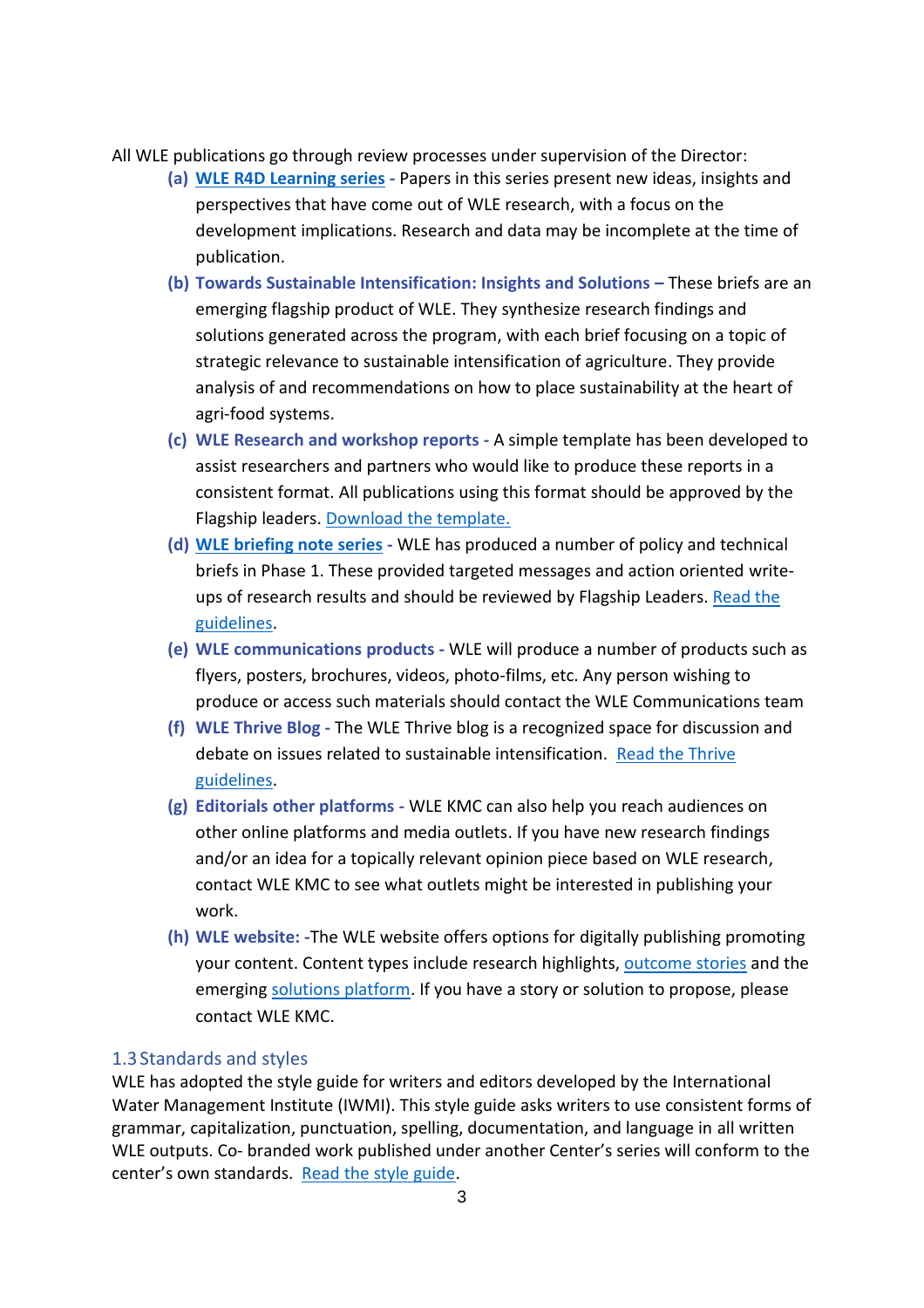# 2. WLE Open Access Policy

WLE 's open access policy is laid out in the [IWMI and WLE Open Access/Open Data](https://www.dropbox.com/s/eptjxuk16c3jk4a/IWMI%20OA%20OD%20implementation%20plan%20160615-Draft.docx?dl=0)  [Implementation Plan](https://www.dropbox.com/s/eptjxuk16c3jk4a/IWMI%20OA%20OD%20implementation%20plan%20160615-Draft.docx?dl=0) submitted to the Consortium Office in June 2015, as well as in its [Open](https://www.dropbox.com/s/nhmtntojfl9pp3b/3.8%20WLE_OAODplanDr_final.pdf?dl=0)  [Access and Data Management strategy.](https://www.dropbox.com/s/nhmtntojfl9pp3b/3.8%20WLE_OAODplanDr_final.pdf?dl=0)

This OA/OD Implementation Plan is based on the CGIAR Open Access and Data Management Policy (adopted in 2013), and the CGIAR Open Access and Data Management Implementation Guidelines (adopted in 2014).

# 2.1 Open Access Principles

[The CGIAR has moved to an open access policy,](http://www.cgiar.org/consortium-news/cgiar-opening-access-moving-from-piecemeal-to-panoramic/) which encourages researchers to ensure all publications and international public goods are publicly available. WLE adheres to the ["Triple A" approach to o](http://ictkm.cgiar.org/what-we-do/triple-a-framework/)pen access: making all its knowledge openly **accessible**, easily **available** through different repositories, and in the **appropriate** format for targeted materials.

In order to make publications openly accessible, WLE encourages researchers to use a **Gold open access** route for books and or journal articles. This ensures that journal articles or book chapters are immediately available, free of charge, on the publisher's or journal's website. Gold routes to open access include: publishing in an open access journal, which is likely to charge an article processing fee; or through an 'author pays' (or 'hybrid') model, which enables authors to publish articles in traditional subscription journals on an immediate open access basis following payment of a fee. This cost can be negotiated with the publishers, depending on the period of time that the publication will be made openly available. Many publishers will allow pre-prints to be disseminated or used after 18 months for journal articles or 9 months for books.

ISI journals are preferred as a means of ensuring quality control. Avoid non-peer-reviewed journals. If you have any doubts about a journal's quality, please contact the WLE Communications team or your center's library.

# 2.2 Creative commons License

**All WLE publications,** including research reports, films, pictures, working papers and policy briefs, as well as research outputs, will have a [Creative Commons](https://creativecommons.org/licenses/by/4.0/) 4.0 license that encourages re-use with attribution. Additional, WLE-funded work published by CGIAR centers and partners should be published using the same license to facilitate co-publishing and wide accessibility.

# 2.3 WLE's Open Repositories

WLE aims to ensure that all of its knowledge products are openly available and accessible through the following repositories: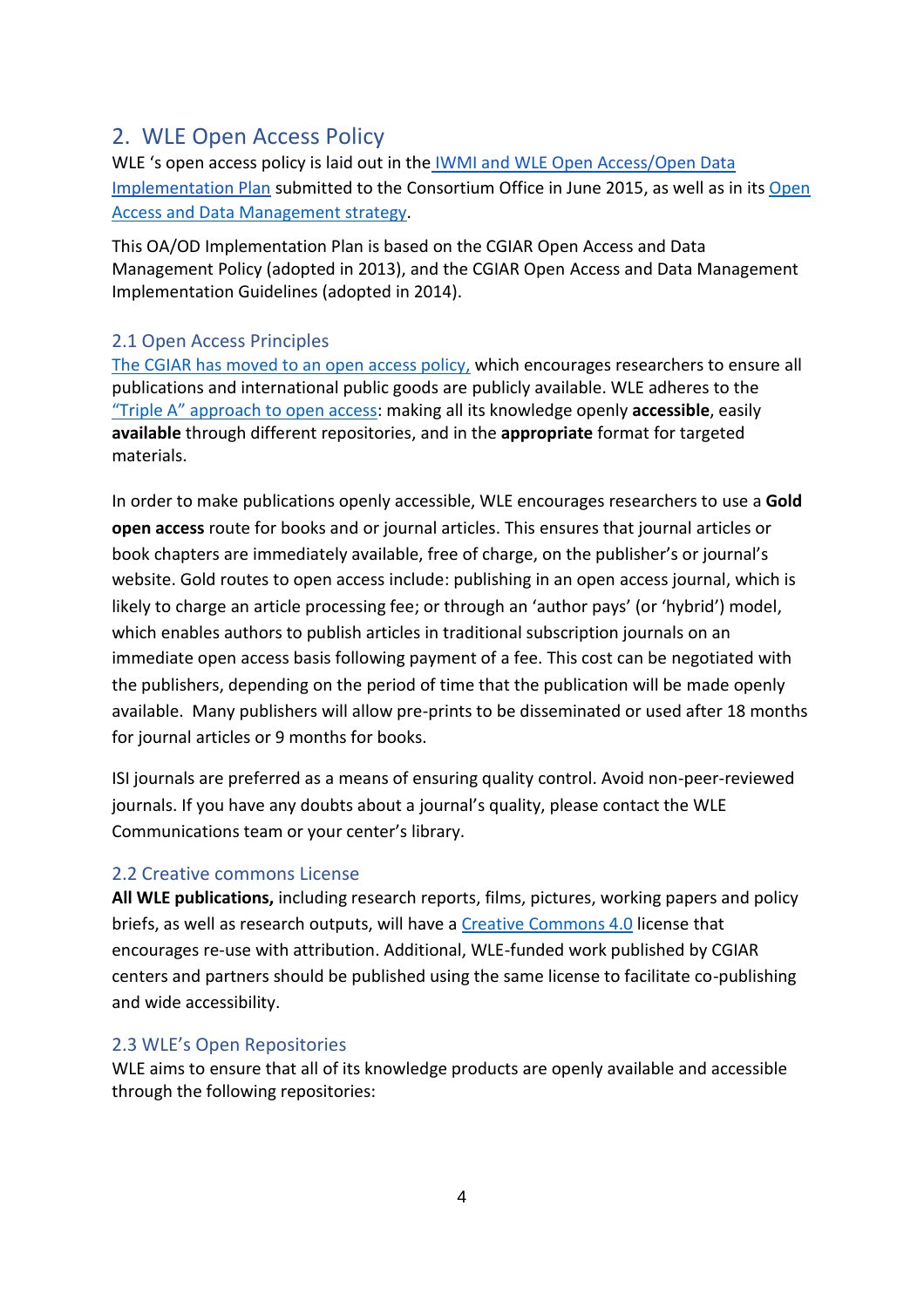| Output                                     | <b>Repository</b>           |
|--------------------------------------------|-----------------------------|
| Reports, journal articles, posters,        | <b>WLE CGSpace</b>          |
| communication materials                    |                             |
| Grey literature, research reports          | <b>MARLO</b>                |
| Photos                                     | <b>WLE Flickr</b>           |
| Presentations                              | <b>WLE Slideshare</b>       |
| Videos                                     | <b>WLE YouTube</b>          |
| Blog posts and other promotional materials | Regional website and global |
|                                            | website/blog                |

WLE uses the CGIAR recognized document repository "CGspace" to organize most of its written outputs. WLE KMC works with partner libraries to ensure that publications produced as part of WLE by partners are identified and added to this repository. As the WLE on-line reporting system (Managing Agricultural Results for Learning and Outcomes – MARLO) evolves, most reports and interim publications will be captured on this platform.

If you would like to add your photos, presentations or films to WLE repositories, please contact WLE KMC.

# 3. Acknowledgements

Correctly acknowledging funders and partners as well as attributing outputs can be complex, but with increasing funding competition, it is of utmost importance to ensure good donor relations. Following recommendations to WLE to more clearly attribute outputs acknowledge our partners, as we enter Phase 2, it is essential that we improve our practices.

This guide is intended to give a simple overview to help researchers and project leaders better understand how to acknowledge the WLE program, as well as its funders and partners.

#### 3.1 What you need to know

- 1. **Remember to acknowledge** any organization that is funding or supporting your project. While complying with brand guidelines and adding logos can seem onerous, it is essential practice to ensure continued funding and maintenance of good relations.
- 2. **Be mindful of how your project is funded** as this determines how you should acknowledge the program, its funders and partners. See section 3.2 for an overview of how different projects should acknowledge and brand their documents.
- 3. **Check other donor requirements** when publishing products based on research that has received support from bilateral donors. Please find out if the bilateral donors have specific acknowledgement requirements and implement them.
- 4. **Acknowledge WLE** when publishing products related to research that WLE has funded or contributed to. This means including the WLE logo and a written acknowledgement of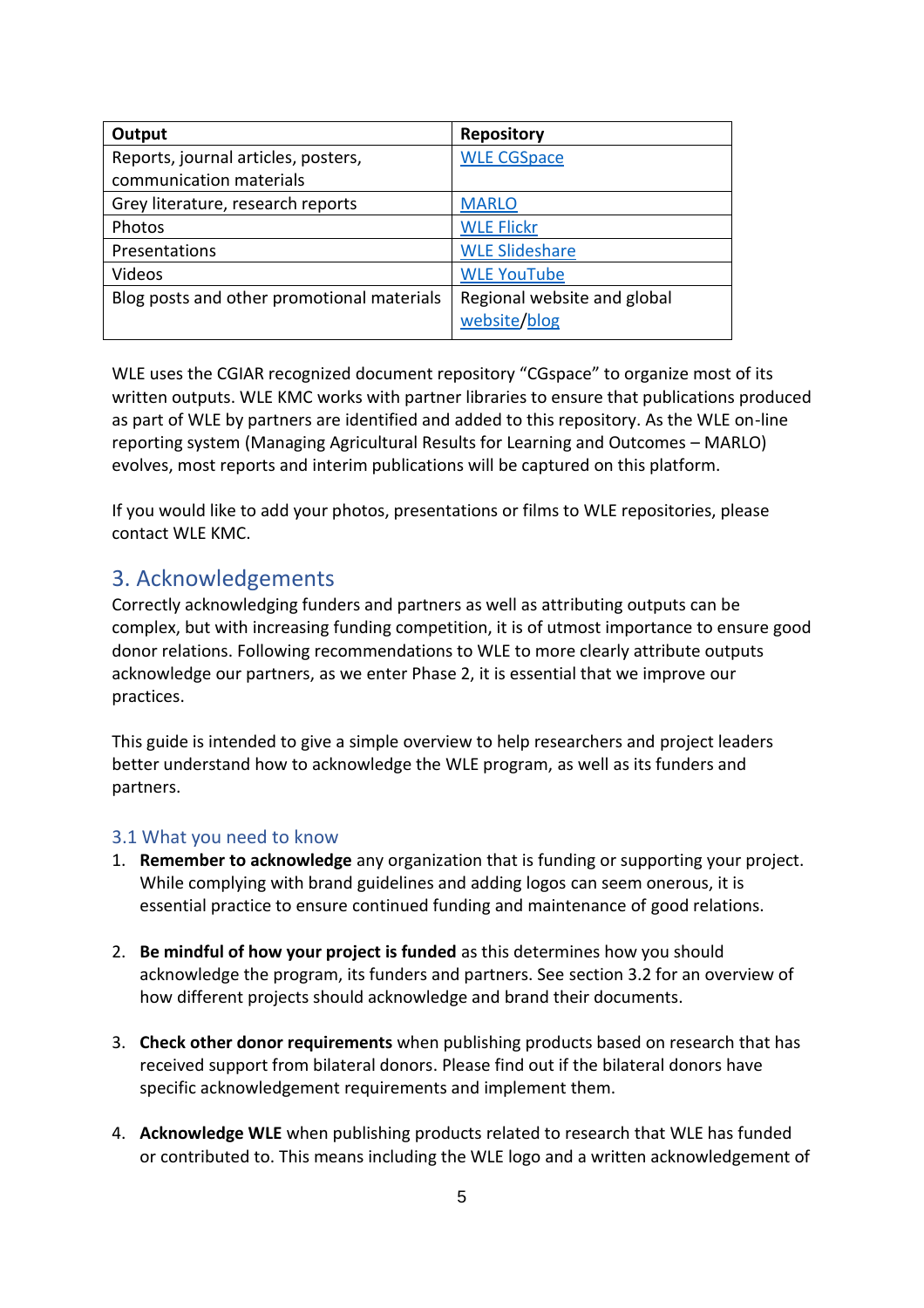CGIAR Fund Donors. For project and partner websites, remember to include WLE in the partner section.

5. **Involve the WLE Knowledge Management and Communications team** if you have questions. We are happy to help.

Find an overview of all [WLE funders](https://wle.cgiar.org/wle-donor-partners) and [download logos](https://wle.cgiar.org/communications-resources) from our communications resources page.

# 3.2 Acknowledging funding partners

Donors and the CGIAR System Management Office have recently advised that everything funded under WLE must acknowledge the funding partners. This should include all CRP communications products and knowledge products, whether online or hard copy (e.g., publications, press releases, newsletters, website stories, blogs, posters, etc.). Please use the following options:

**Full acknowledgements (useful for reports, books, etc):** This includes all Windows 1 and Windows 2 partners, with a specific mention of Windows 2 donors, which have targeted funds to WLE.

*This research was/is carried out under the CGIAR Research Program on Water, Land and Ecosystems with support from [CGIAR Fund Donors](http://www.cgiar.org/about-us/our-funders/) (http://www.cgiar.org/about-us/ourfunders/) including: the Australian Center for International Agricultural Research (ACIAR); Bill and Melinda Gates Foundation; Netherlands Directorate-General for International Cooperation (DGIS); Swedish International Development Cooperation Agency (Sida); Swiss Agency for Development Cooperation (SDC); and the UK Department of International Development (DIFD).*

#### **A shorter acknowledgement is also possible**:

*We would like to thank all donors who supported this research through their contributions to the [CGIAR Fund\(](http://www.cgiar.org/about-us/our-funders/)http://www.cgiar.org/about-us/our-funders/).*

# 4. WLE branding, logos and templates

WLE is a dynamic, multi-layered program that is constantly evolving. While we want to maintain flexibility, consistent branding across all types of media will help WLE communicate its messages and goals more coherently to partners and users of WLE research.

It is important to show the program's link with the CGIAR as well as with IWMI, our lead Center, and other partners involved in the program. These guidelines are consistent with and build on the CGIAR branding guidelines.

# 4.1 Branding Elements

#### **Name:** Official name: *CGIAR Research Program on Water, Land and Ecosystems* Operating name: *WLE*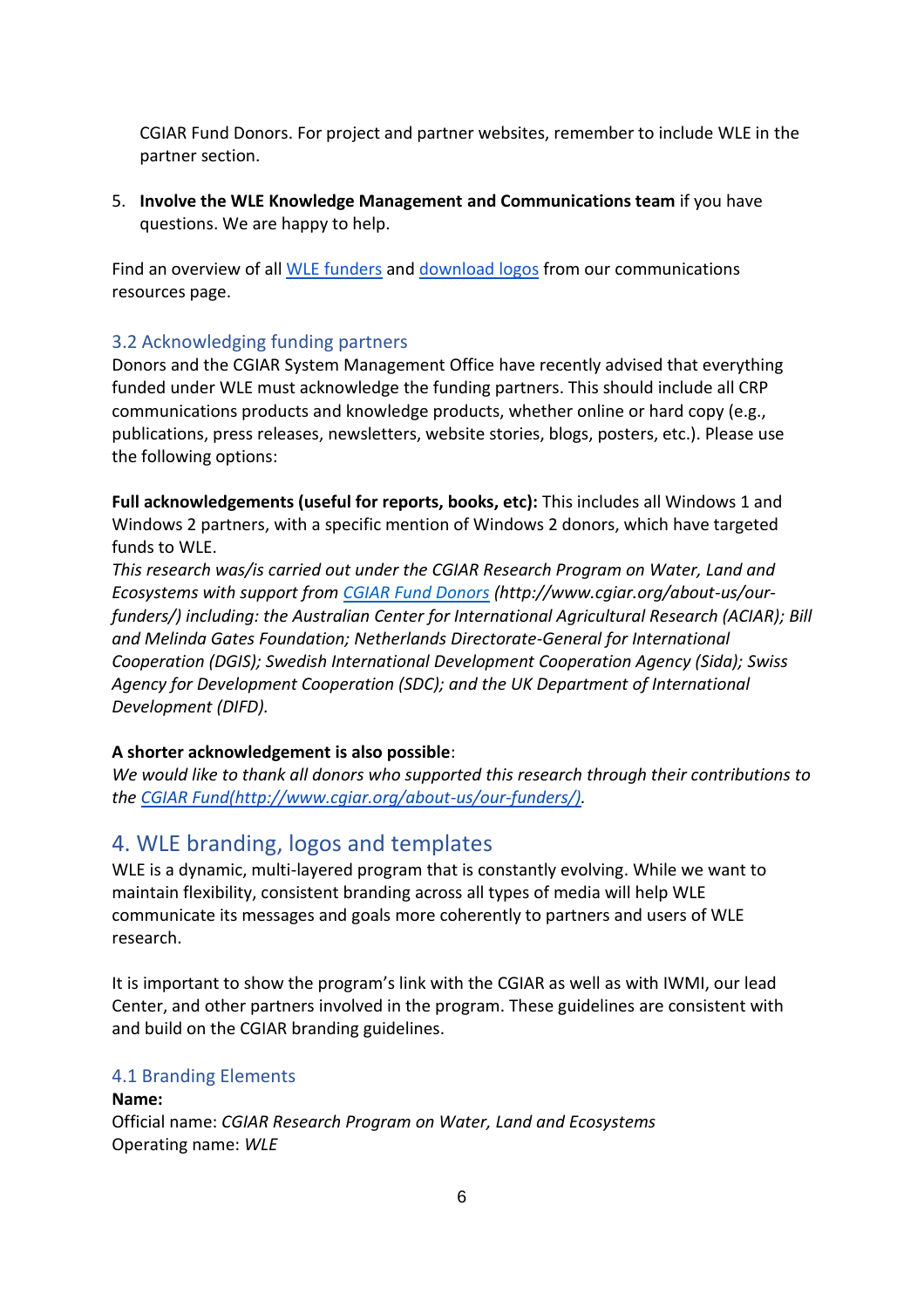#### **Standard reference**:

*The CGIAR Research Program on Water, Land and Ecosystems (WLE)* This may be shortened to *WLE* after the first full mention of the name.

Referring to WLE:

- Only use the acronym "CRP" to mean "CGIAR Research Program" if the full term has already been used
- Do not use the program number (i.e. CRP 5)
- Ensure that the official program name is written in title case (capitalize the first letter of each word, except conjunctions)
- Use 'and', not an ampersand (&), in the official program name
- A prominent reference to the official program name should feature in all relevant publications (featuring the component logo prominently will suffice)
- When describing WLE, do not reorder the words in the name

#### **Referring to partners:**

The organizations that form and have formed WLE are referred to as 'partners'. It is important to be accurate and consistent and use the term 'partners' and not alternatives, such as 'members.'

#### **Tagline:**

*Uniting agriculture and nature for poverty reduction*

Use the tagline for all communication materials such as publications, presentations, posters, etc. If in doubt, please contact the WLE communications team. The tagline can be typeset on a single line or on multiple lines. It should be in sentence case, with only the first word being capitalized.

#### **Boilerplate text**

For use in publications, press releases, web pages, about sections, etc:

*The CGIAR Research Program on Water, Land and Ecosystems (WLE) combines the resources of 11 CGIAR centers, the Food and Agriculture Organization of the United Nations (FAO), the RUAF Foundation, and numerous national, regional and international partners to provide an integrated approach to natural resource management research. WLE promotes a new approach to sustainable intensification in which a healthy functioning ecosystem is seen as a prerequisite to agricultural development, resilience of food systems and human well-being. This program is led by the International Water Management Institute (IWMI) and is supported by CGIAR, a global research partnership for a food-secure future.*

# **Vision:**

*WLE's vision is for a world in which agriculture thrives within the vibrant ecosystems that support it while delivering enduring prosperity for farming communities.*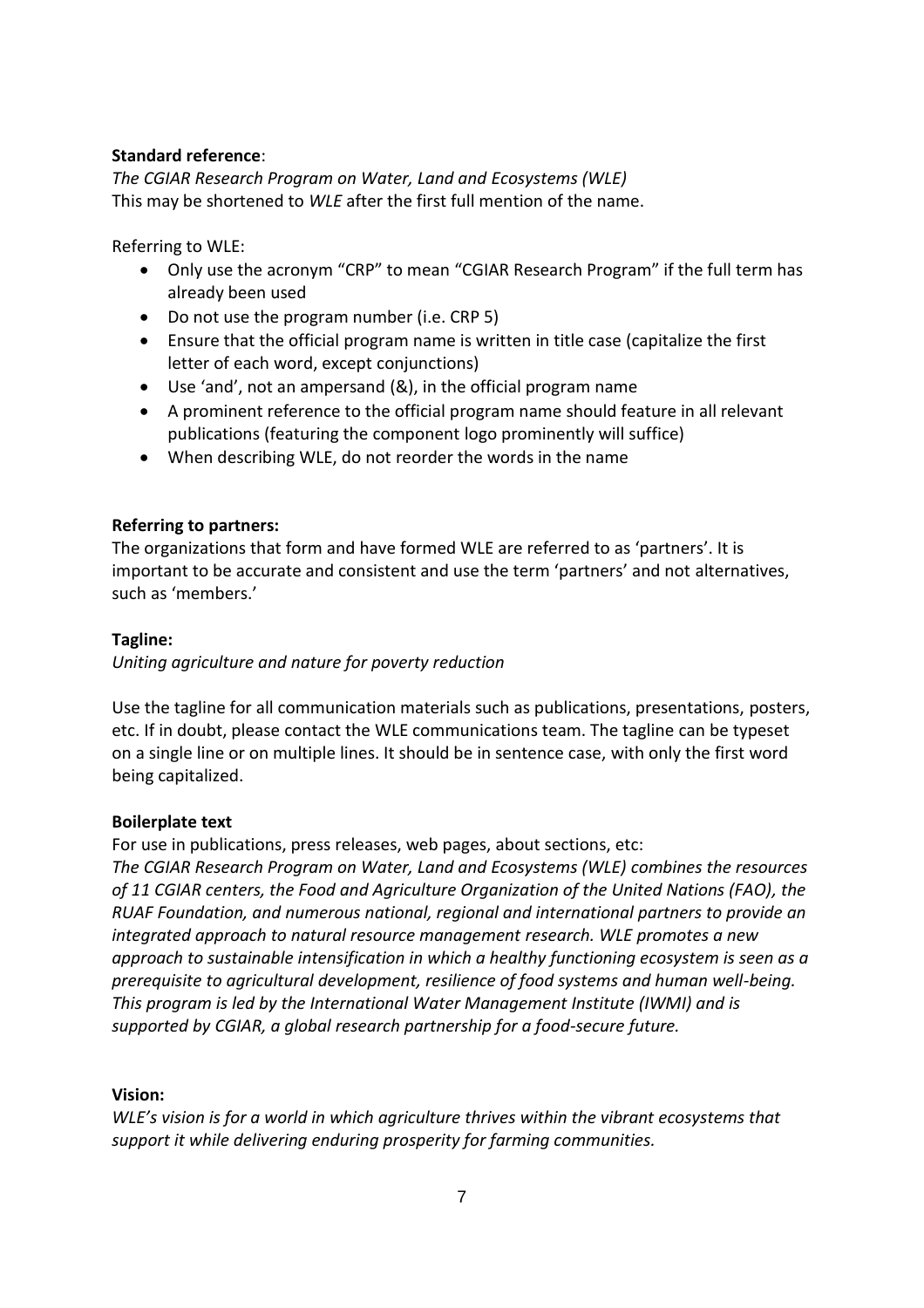#### **Mission:**

*WLE's mission is to provide the evidence base and solutions to help decision makers scale up sustainable water, land and ecosystem management innovations and investments in agricultural landscapes that reduce risks and increase the resilience of women and men in developing countries. It achieves this through a focus on increasing productivity and identifying synergies and managing trade-offs among sectors. WLE supports implementation of multiple Sustainable Development Goals (SDGs).*

# **Contact:**

Key contact information to include on communication products: *CGIAR Research Program on Water, Land and Ecosystems 127 Sunil Mawatha, Pelawatte, Battaramulla, Sri Lanka Tel: +94 11 2880000, 2784080; Fax: +94 11 2786854 Email: wle@cgiar.org Website: wle.cgiar.org Thrive Blog: wle.cgiar.org/thrive*

# 4.2 Use of WLE Logo

#### **Corporate color:**

*Main corporate color* The blue in the logo is the main corporate color. This is:

- $\bullet$  HEX 374ea2
- RGB 55,78,162
- CMYK 90,80,0,0



The minimum branding on all WLE produced material (program and scientific) should include the WLE and lead organization logo. Where practical, all partner logos should be shown.

The minimum branding is:



**RESEARCH PROGRAM ON** Water, Land and **Ecosystems** 



Other alternatives with all partner logos include:

Led

by:

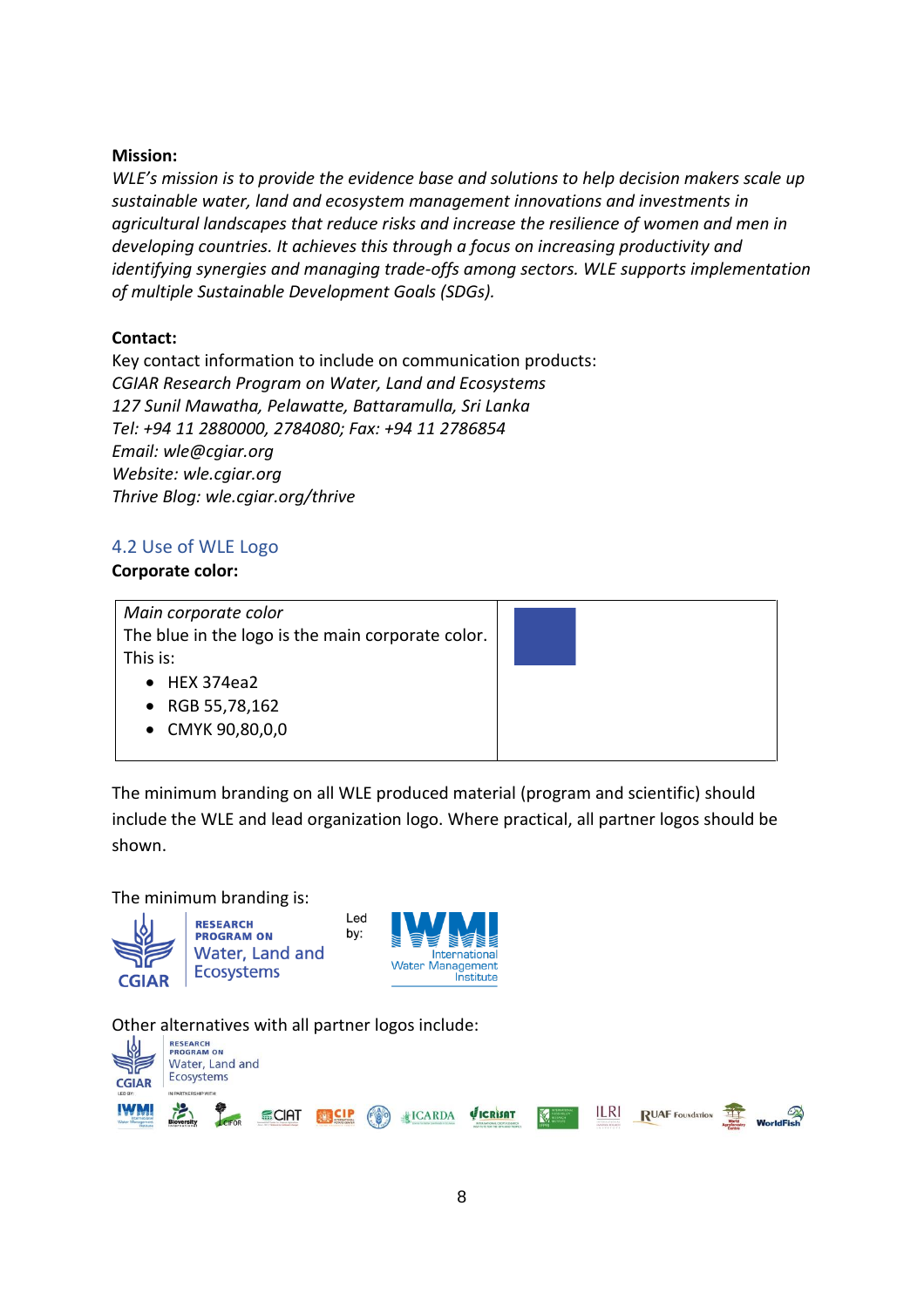Download the [WLE led by IWMI logo files](https://www.dropbox.com/sh/pzrb93469la5hg7/AABz7kgqEL8icmc5FKQXTovXa?dl=0) and the [partner logo strip.](https://www.dropbox.com/sh/wqn8mcqy5ai4wwr/AAB4q2LUuWUVi-eH8-VfdQtfa?dl=0) It is the responsibility of the partners to provide WLE with the appropriate logos.

Partner affiliation to WLE on partner publications, materials and online channels can be represented in the following way:



Alternatively, if there are space or design restrictions, affiliation can be represented without the logo:

*Bioversity is supported by the CGIAR Systems Office and is a partner of the CGIAR Research Program on Water, Land and Ecosystems.*

# 4.3 WLE Templates

#### **[PowerPoint](https://www.dropbox.com/s/zi57k8mcgqttepq/WLE%20-%20PTT%20Template%202017.potx?dl=0)**



#### [Download the PPT template.](https://www.dropbox.com/s/zi57k8mcgqttepq/WLE%20-%20PTT%20Template%202017.potx?dl=0)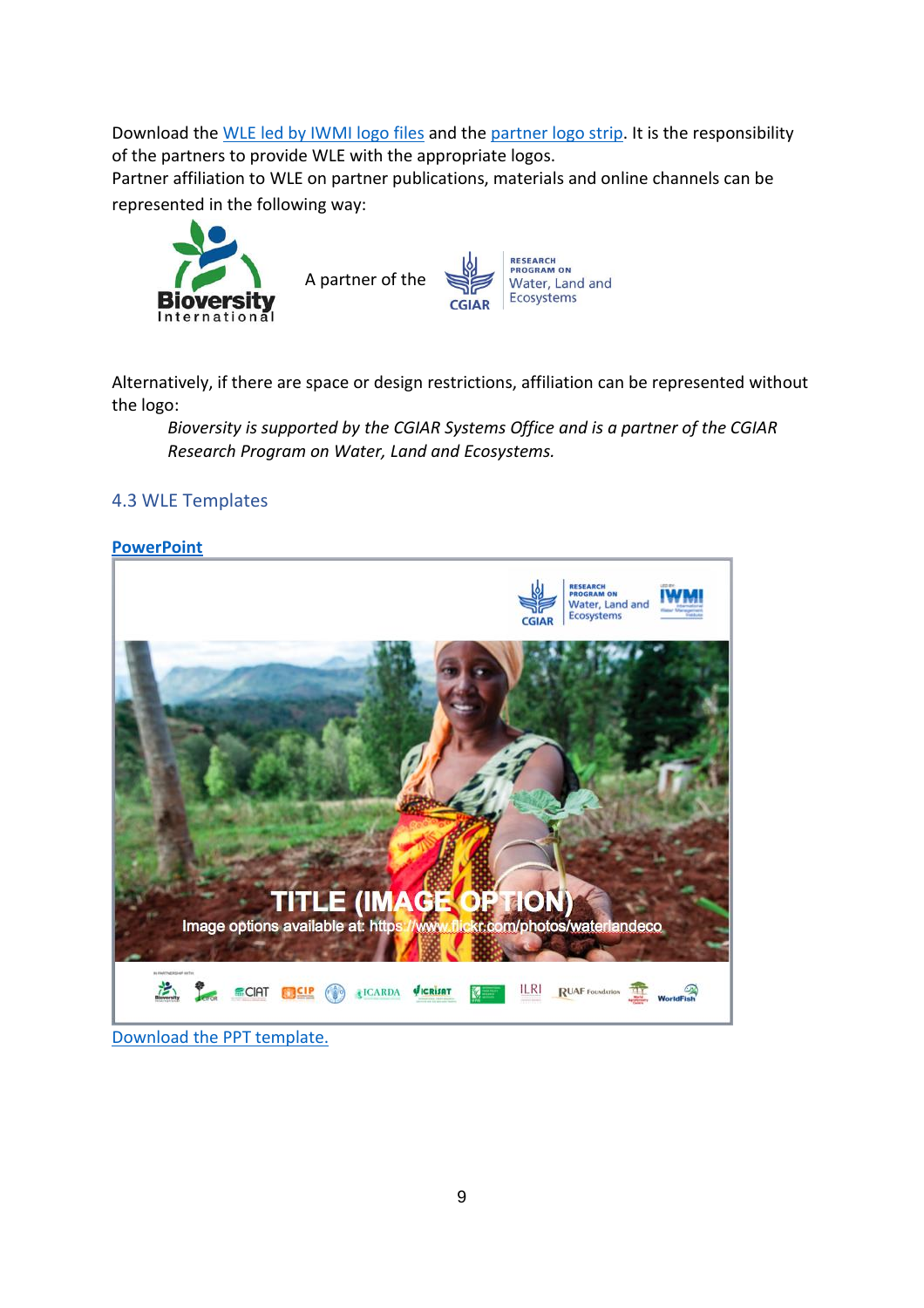#### **[Report](https://www.dropbox.com/s/yvk8mf5m863ayb5/WLE%20-%20Report%202017.dotx?dl=0)**



[Download the report template.](https://www.dropbox.com/s/yvk8mf5m863ayb5/WLE%20-%20Report%202017.dotx?dl=0)

**[Memo](https://www.dropbox.com/s/ln6n55e784otjbd/WLE%20-%20Memo%202017.dotx?dl=0)**

| <b>RESEARCH</b><br>Water, Land and<br><b>IWM</b><br>Econystems<br>CGIAR                                                                                                                                                                                                                                                                      | <b>WANTED TWARE</b> |
|----------------------------------------------------------------------------------------------------------------------------------------------------------------------------------------------------------------------------------------------------------------------------------------------------------------------------------------------|---------------------|
| <b>Title</b>                                                                                                                                                                                                                                                                                                                                 |                     |
| SUBTITLE                                                                                                                                                                                                                                                                                                                                     |                     |
| Author                                                                                                                                                                                                                                                                                                                                       |                     |
|                                                                                                                                                                                                                                                                                                                                              |                     |
|                                                                                                                                                                                                                                                                                                                                              |                     |
|                                                                                                                                                                                                                                                                                                                                              |                     |
|                                                                                                                                                                                                                                                                                                                                              |                     |
|                                                                                                                                                                                                                                                                                                                                              |                     |
|                                                                                                                                                                                                                                                                                                                                              |                     |
|                                                                                                                                                                                                                                                                                                                                              |                     |
|                                                                                                                                                                                                                                                                                                                                              |                     |
|                                                                                                                                                                                                                                                                                                                                              |                     |
|                                                                                                                                                                                                                                                                                                                                              |                     |
|                                                                                                                                                                                                                                                                                                                                              |                     |
|                                                                                                                                                                                                                                                                                                                                              |                     |
|                                                                                                                                                                                                                                                                                                                                              |                     |
|                                                                                                                                                                                                                                                                                                                                              |                     |
|                                                                                                                                                                                                                                                                                                                                              |                     |
|                                                                                                                                                                                                                                                                                                                                              |                     |
|                                                                                                                                                                                                                                                                                                                                              |                     |
|                                                                                                                                                                                                                                                                                                                                              |                     |
|                                                                                                                                                                                                                                                                                                                                              |                     |
| $\begin{picture}(100,10) \put(0,0){\line(1,0){100}} \put(15,0){\line(1,0){100}} \put(15,0){\line(1,0){100}} \put(15,0){\line(1,0){100}} \put(15,0){\line(1,0){100}} \put(15,0){\line(1,0){100}} \put(15,0){\line(1,0){100}} \put(15,0){\line(1,0){100}} \put(15,0){\line(1,0){100}} \put(15,0){\line(1,0){100}} \put(15,0){\line(1,0){100}}$ | $\overline{2}$      |
|                                                                                                                                                                                                                                                                                                                                              |                     |

[Download the Memo template.](https://www.dropbox.com/s/ln6n55e784otjbd/WLE%20-%20Memo%202017.dotx?dl=0)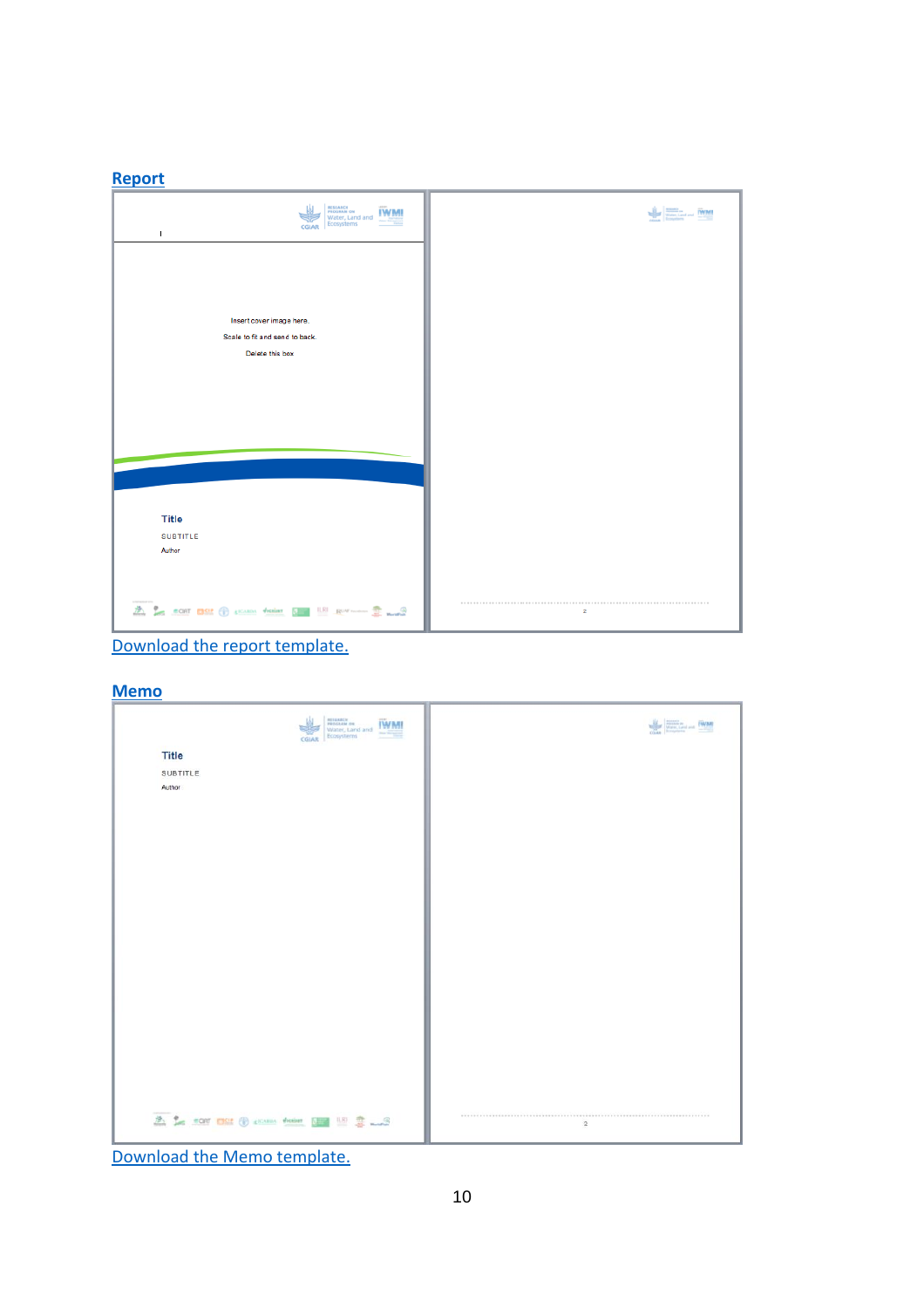# **[Letterhead](https://www.dropbox.com/s/hpso8jehm86bh26/WLE%20Letterhead%20A4%20-2017.dotx?dl=0)**

| INVALUE ACCOUNTING: 127 Sunil Magazine, Exhaustic, Batterscale, Sri Lanka<br><b>REGARDS</b><br>PRESIDENT SIX<br>CGIAR DESIGNERS AND TWIN<br>MALING ADDRESS: PD Box 2075, Colombo, Sri Lanka<br>Tel: +34 11 2880000, 2784080; Fax: +34 11 278854; Email: wie@cgian.org | WM EXECUTIVE IN THE |
|-----------------------------------------------------------------------------------------------------------------------------------------------------------------------------------------------------------------------------------------------------------------------|---------------------|
|                                                                                                                                                                                                                                                                       |                     |
|                                                                                                                                                                                                                                                                       |                     |
|                                                                                                                                                                                                                                                                       |                     |
|                                                                                                                                                                                                                                                                       |                     |
|                                                                                                                                                                                                                                                                       |                     |
|                                                                                                                                                                                                                                                                       |                     |
| A L car mer O come desire E 1181 Research 2 and                                                                                                                                                                                                                       | $\mathcal{Z}$       |

[Download the letterhead.](https://www.dropbox.com/s/hpso8jehm86bh26/WLE%20Letterhead%20A4%20-2017.dotx?dl=0)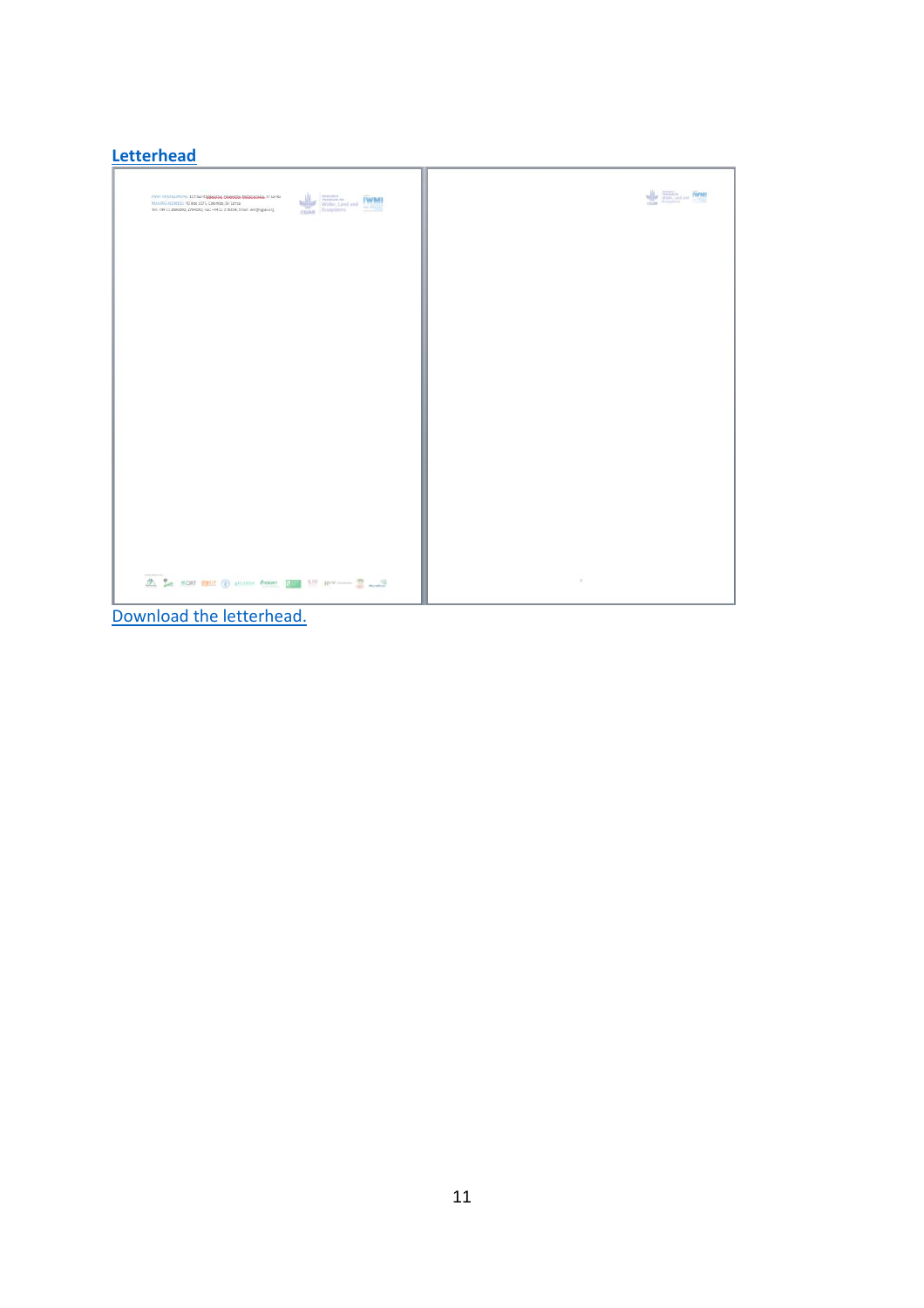# Annex 1: Publication types and processes for WLE Publications

| Type/Description                                                                               | <b>Approval of technical</b>                           | <b>Editing</b>           | <b>Branding</b>          | Layout                  | Open Access/        | <b>Dissemination</b> |
|------------------------------------------------------------------------------------------------|--------------------------------------------------------|--------------------------|--------------------------|-------------------------|---------------------|----------------------|
|                                                                                                | content                                                |                          |                          |                         | <b>Storage</b>      |                      |
| <b>External and Partner publications and materials</b>                                         |                                                        |                          |                          |                         |                     |                      |
| <b>Books</b>                                                                                   | Partner process                                        | Up to publisher          | WLE Branding/            | Center publisher -      | Request open access | <b>WLE Comms can</b> |
|                                                                                                |                                                        |                          | <b>Publishing Guides</b> | Comms provide<br>advice | CG-space link       | support              |
| Journal Articles                                                                               | Partner process                                        | $\overline{a}$           | WLE mentioned in         |                         | Request open access | WLE Blog can         |
|                                                                                                |                                                        |                          | acknowledgments          |                         | CG-space Link       | support promotion    |
| Center Research                                                                                | Partner process                                        | $\overline{a}$           | WLE Branding/            | $\overline{a}$          | Request open access | WLE Blog can         |
| /Working Papers/                                                                               |                                                        |                          | Publishing Guides        |                         | CG-space Link       | support promotion    |
| <b>Materials</b>                                                                               |                                                        |                          |                          |                         |                     |                      |
| <b>WLE related materials</b>                                                                   |                                                        |                          |                          |                         |                     |                      |
| Briefing series on<br><b>Towards Sustainable</b><br>Intensification: Insights<br>and Solutions | <b>WLE Program Director</b>                            | <b>WLE comms</b>         | <b>WLE Template</b>      | <b>WLE</b>              | CG-space            | <b>WLE</b>           |
| WLE Reports (research,                                                                         | Relevant WLE Flagship                                  | <b>WLE Can support</b>   | WLE Branding/            | Use WLE template or     | CG-space upload     | <b>WLE Comms</b>     |
| workshop, grey-                                                                                | Leader                                                 |                          | Publishing Guides        | send to WLE comms       | File on SharePoint  | supports             |
| literature)                                                                                    |                                                        |                          |                          |                         |                     |                      |
| <b>WLE R4D learning</b>                                                                        | <b>Relevant WLE</b>                                    | <b>WLE comms</b>         | <b>WLE Template</b>      | <b>WLE comms</b>        | CG-space upload     | <b>WLE Comms</b>     |
| Series                                                                                         | Management Committee<br>member 2 external<br>reviewers |                          |                          |                         |                     | supports             |
| Briefing notes/success                                                                         | Relevant WLE Flagship                                  | <b>WLE comms</b>         | <b>WLE Template</b>      | Use WLE template or     | CG-space            | <b>WLE Comms</b>     |
| stories/Outcomes                                                                               | Leader                                                 |                          |                          | send to WLE comms       |                     | supports             |
| stories (WLE)                                                                                  |                                                        |                          |                          |                         |                     |                      |
| WLE Strategies,                                                                                | <b>WLE Program Director</b>                            | <b>WLE</b> comms         | <b>WLE Template</b>      | <b>WLE Template</b>     | CG-space            | <b>WLE Comms</b>     |
| management                                                                                     |                                                        |                          |                          |                         |                     | supports             |
| documents and annual                                                                           |                                                        |                          |                          |                         |                     |                      |
| reports                                                                                        |                                                        |                          |                          |                         |                     |                      |
| WLE Flyers, Banners,                                                                           | <b>WLE Comms</b>                                       | $\overline{\phantom{a}}$ | <b>WLE Template</b>      | <b>WLE Template</b>     | CG-space            | <b>WLE Comms</b>     |
| infographics, etc.                                                                             |                                                        |                          |                          |                         |                     | supports             |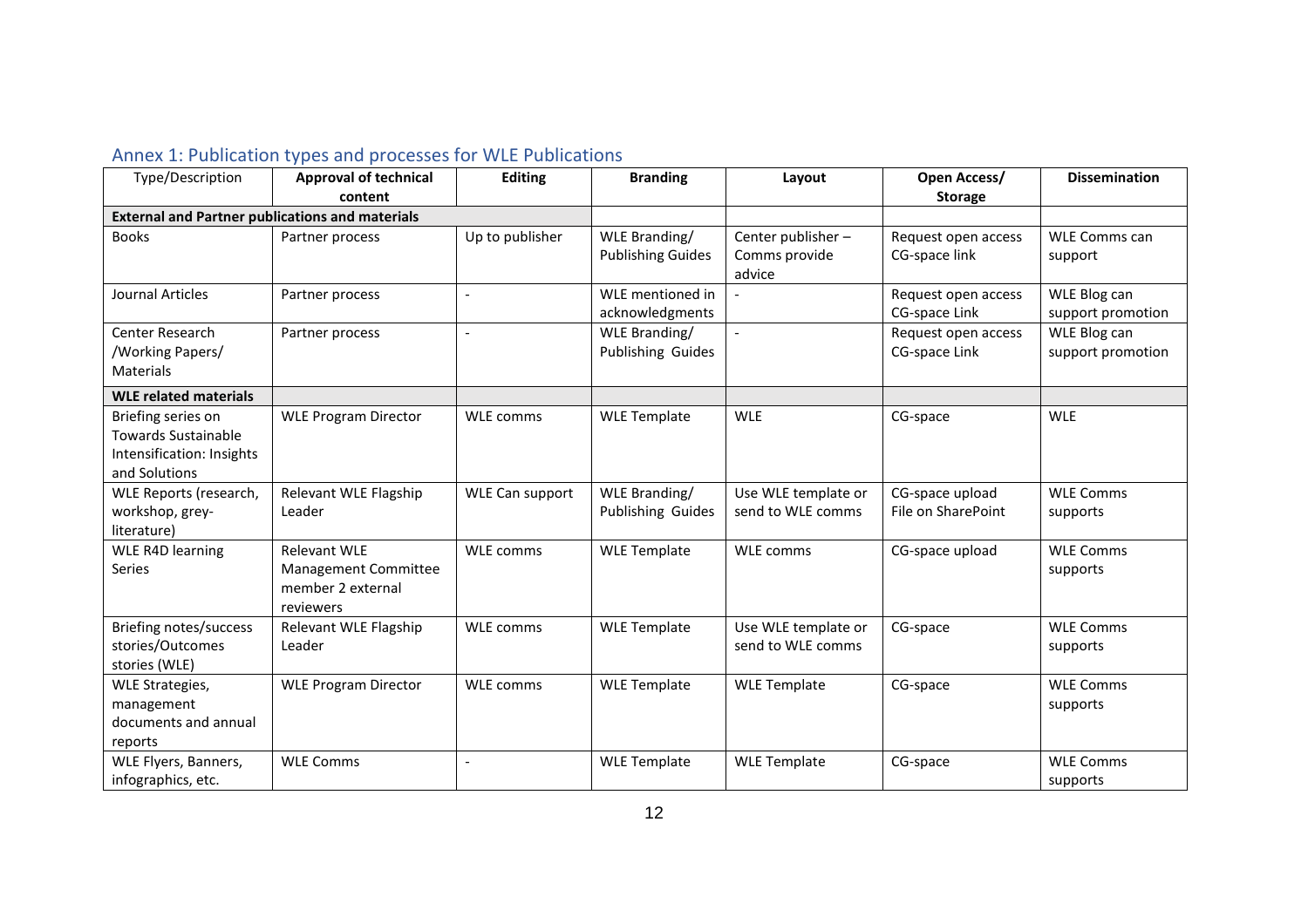| Videos      | Relevant WLE                |                  | Use WLE Intro- | WLE Comms can       | WLE Youtube | <b>WLE Comms</b> |
|-------------|-----------------------------|------------------|----------------|---------------------|-------------|------------------|
|             | <b>Management Committee</b> |                  | extro          | support and provide |             | supports         |
|             | member / Focal Region       |                  |                | advice              |             |                  |
|             | Coordinator/WLE Comms       |                  |                |                     |             |                  |
| <b>PPTs</b> | Relevant WLE                | <b>WLE Comms</b> | WLE Template   | <b>WLE Template</b> | Slide share |                  |
|             | Management Committee        |                  |                |                     |             |                  |
|             | member / Focal Region       |                  |                |                     |             |                  |
|             | Coordinator/WLE Comms       |                  |                |                     |             |                  |